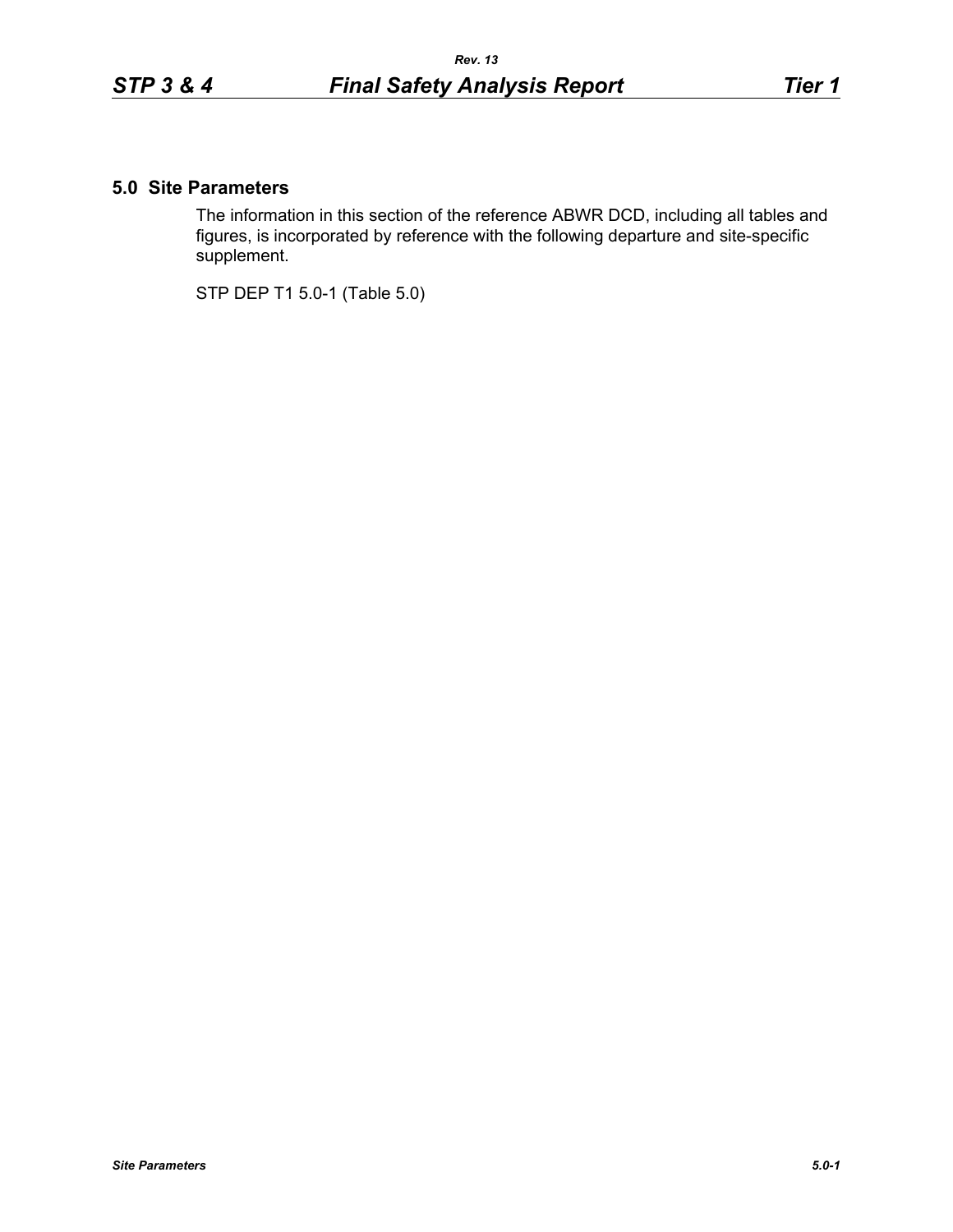| <b>Maximum Ground Water Level:</b>                                                                                                                     | <b>Extreme Wind: Basic Wind Speed:</b>                                                                               |                                                                             |
|--------------------------------------------------------------------------------------------------------------------------------------------------------|----------------------------------------------------------------------------------------------------------------------|-----------------------------------------------------------------------------|
| 61.0 cm below grade                                                                                                                                    | 177 km/h <sup>(1)</sup> /197 km/h <sup>(2)</sup>                                                                     |                                                                             |
| Maximum Flood (or Tsunami) Level:                                                                                                                      | <b>Tornado</b>                                                                                                       |                                                                             |
| 30.5 cm below grade 1478.3 1219.2 cm<br>above MSL<br>Nominal plant grade of 1036.3 cm MSL<br>Flood Level = 442.0 182.9 cm above nominal<br>plant grade | • Maximum tornado wind speed:<br>· Maximum pressure drop:<br>· Missile spectra:                                      | 483 km/h<br>13.827 kPaD<br>Spectrum $I(4)$                                  |
| <b>Precipitation (for Roof Design):</b><br>• Maximum rainfall rate: $49.3$ 50.3 cm/h <sup>(3)</sup><br>• Maximum snow load: 2.394 kPa                  |                                                                                                                      |                                                                             |
| <b>Ambient Design Temperature:</b><br>1% Exceedance Values                                                                                             | <b>Soil Properties:</b><br>718.20 kPa <sup>(5)</sup><br>• Minimum static bearing capacity:<br>305 m/s <sup>(6)</sup> |                                                                             |
| $37.8^{\circ}$ C <sup>(8)</sup> dry bulb<br>· Maximum:                                                                                                 | • Minimum shear wave velocity:<br>• Liquefaction potential:                                                          | None at plant site                                                          |
| $25^{\circ}$ G 26.3 $^{\circ}$ C <sup>(8)</sup> wet bulb (coincident)<br>26.7°C 27.3°C wet bulb (non-coincident)                                       |                                                                                                                      | resulting from site<br>specific SSE ground<br>motion                        |
| $\cdot$ Minimum: $-23.3^{\circ}C^{(8)}$<br>0% Exceedance Values (Historical Limit)                                                                     |                                                                                                                      |                                                                             |
| 46.1°C dry bulb Seismology:<br>· Maximum:                                                                                                              | · SSE response spectra: See Figures 5.0a and<br>5.0 <sup>(7)</sup>                                                   |                                                                             |
| 26.7°C wet bulb (coincident)<br>$27.2^{\circ}$ G 31.3°C wet bulb (non-coincident) <sup>(9)</sup>                                                       |                                                                                                                      |                                                                             |
| • Minimum:                                                                                                                                             | $-40^{\circ}$ C Meteorological Dispersion (Chi/Q):                                                                   |                                                                             |
| Exclusion Area Boundary (EAB): An area whose<br>boundary has a Chi/Q less than or equal to                                                             | • Maximum 2-hour 95% EAB<br>• Maximum 2-hour 95% LPZ<br>• Maximum annual average                                     | $1.37 \times 10^{-3}$ s/m <sup>3</sup><br>4.11 x $10^{-4}$ s/m <sup>3</sup> |
| $1.37 \times 10^{-3}$ s/m <sup>3</sup> .                                                                                                               | (8760 hour) LPZ                                                                                                      | 1.17 x 10 <sup>-6</sup> s/m <sup>3</sup>                                    |

## **Table 5.0 ABWR Site Parameters**